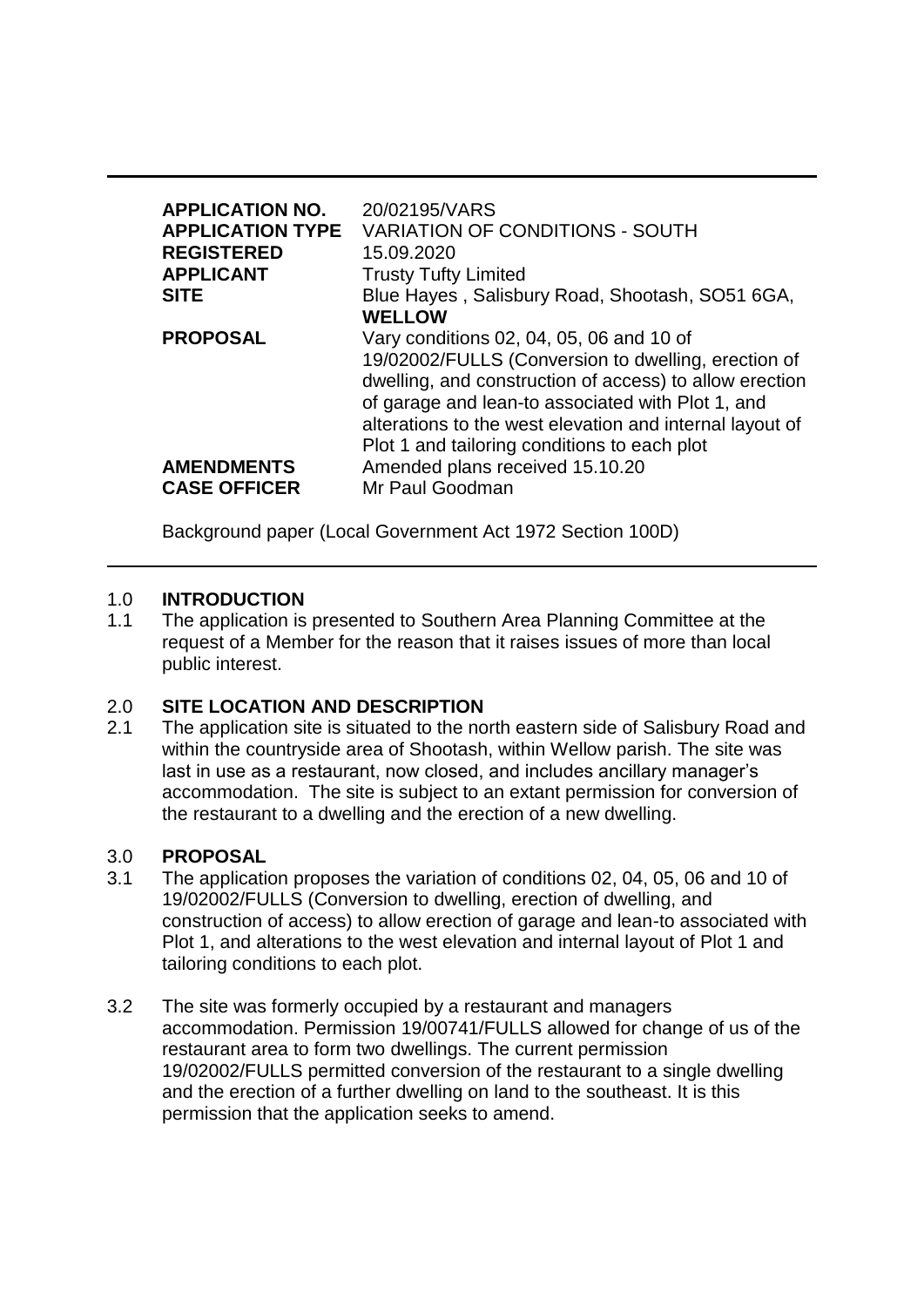- 3.3 The most significant change is the proposed addition of a garage to serve the dwelling formed from the restaurant. In addition there are some small changes to fenestration on this building. The previously permitted plans for the new building dwelling are unchanged.
- 3.4 As the current permission proposed both elements of the development the conditions applied to both dwellings. The current application seeks to tailor the conditions to each specific plot to allow the conversion works to the former restaurant building to be undertaken first with the condition discharges for the new building dwelling to be considered separately.

### 4.0 **HISTORY**

- 4.1 19/02002/FULLS Conversion to dwelling, erection of dwelling, and construction of access. Permission 29.01.2020.
- 4.2 19/00741/FULLS Conversion of restaurant (Class A3) to 2 dwellings. Permission 21.05.2019.
- 4.3 07/00236/FULLS Change of use of land to provide log cabins for bed and breakfast accommodation ancillary to restaurant. Refused 08.05.2007.
- 4.4 TVS.00302/3 Outline: Extension to and conversion of part of property to C1 use in addition to the existing restaurant use. Refused 11.08.1999.
- 4.5 TVS.00302/2 TVS.302/2 Outline: Staff dwelling land adjacent to the Blue Hayes Restaurant, Salisbury Road, Wellow. Refused – 21.04.1981. Appeal dismissed – 27.11.1981.
- 4.6 TVS.00302/1 Front cloakroom extension Blue Hayes Restaurant, Salisbury Road, Shootash. Permission subject to conditions – 04.08.1980.
- 4.7 TVS.00302 Dwelling house adjoining Blue Hayes, Salisbury Road, Shootash, Wellow. Refused - 09.10.1974.

## 5.0 **CONSULTATIONS**

- 5.1 **Planning & Building (Landscape) –** Objection (to original submission);
	- The proposals for the double garage are not considered acceptable in their currently proposed location, as they partially obscure the front of the residential property (a traditional thatched cottage, that is locally distinctive) in Plot 1. When viewed from the perspective of drivers travelling West from Shootash along Salisbury Road the garage will partially obscure views of the frontage of the proposed new dwelling in Plot 2.
	- In relation to the wider landscape, there are no-objections to the proposed revisions.
	- Tree protection will continue to be implemented in accordance with approved Tree Protection Plan from application 19/02002/FULLS.
	- There are no objections to the plant species, planting methods and establishment, as shown on Plan A20-265-P-001: Landscape Proposals.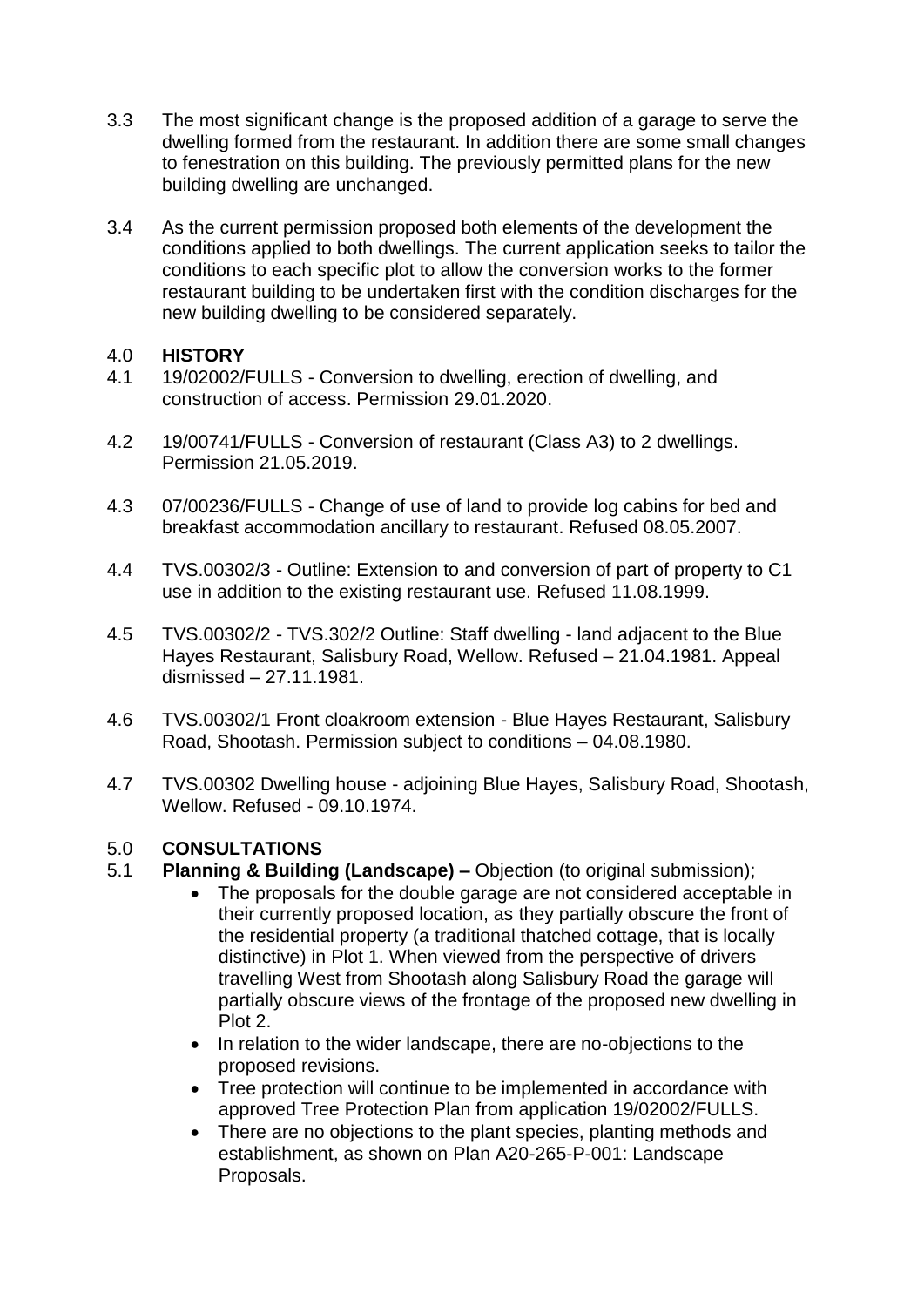- The long-term management of the hedge proposes an ultimate hedge height of 4m, cut annually. This does not match up with the cross sections which show low hedges at heights of 1-1.2m. If a formally maintained hedge is preferred, then maintenance and establishment to an ultimate height between 1.5-1.8m would better suit the site.
- Materials and hard surfacing for Plot 1 are also shown on the Landscape Proposals and are acceptable, being predominantly a retention of existing hard surfacing that occurs on site.
- 5.2 **HCC Highways –** No objection.

## 6.0 **REPRESENTATIONS** Expired 15.11.2020

- 6.1 **Wellow Parish Council –** Objection;
	- Object to this application on the basis of it being out of character.
- 6.2 **Kingsclere, Salisbury Road –** Objection;
	- The dwelling is Very Large and High (4.8 mtrs) and close to the road and overhead electricity cables.
	- Do not want this to block light in the winter months to my property.
	- There should be restrictions to prevent future permission to convert this garage to another dwelling in the front of the property.
	- There should be restrictions to prevent the position of the garage being changed to be built closer to my property.
	- There should be restrictions to prevent any further development which could impede on my property, by being built any closer to my boundary
	- There should be restrictions to prevent any windows on the front, being the northwest elevation facing my property.
	- The roof of the garage is not thatched which shields the beauty of the two thatched properties, being my own Kingsclere as well as the Blue Hayes itself.

# 6.3 **Troy House, Salisbury Road –** Objection;

- Object to the proposed garage on Plot 1, on the grounds that it poorly sited within the building plot and of too large a scale in relation to the main dwelling frontage. Further that it's placement to the front of the main house is out of keeping with the character of the street scene.
- Object to the proposal on what is known as Plot 2. The proposed building, whilst attractive in the right place, is totally out of character in this prominent position in the street. It is also out of character in the proximity of at one nearby listed building, Longdown.

## 6.4 **Unknown Address –** Objection;

- Object to the placement of such large building (garages) close to the road which we believe will be the overwhelming vista from the road.
- This has historically been a family restaurant run by local people and the thatched property, set back from the road with the trees directly behind it is a local landmark.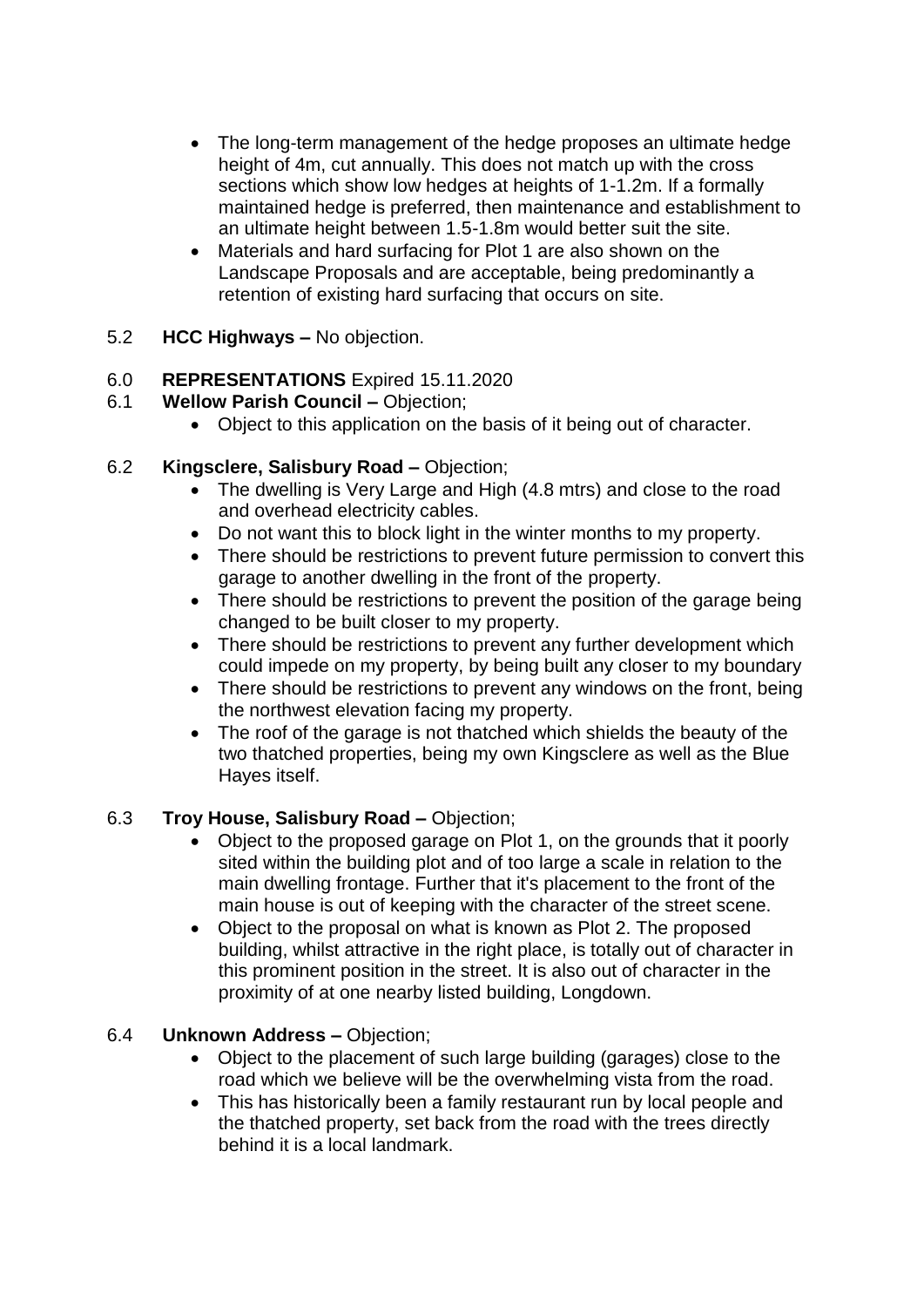- I believe the garages are unnecessary (why were they not submitted with the original application?).
- I also consider that the development will be prone to future development with requests for permission to convert to living in all or part.

## 7.0 **POLICY**

7.1 **National Planning Policy Framework 2019** National Planning Policy Framework.

# 7.2 **Test Valley Borough Revised Local Plan (2016) (TVBRLP)** COM2

(Settlement Hierarchy), COM12 (Replacement Dwellings in the Countryside), E1 (High Quality Development in the Borough), E2 (Protect, Conserve and Enhance the Landscape Character of the Borough), E5 (Biodiversity), E7 (Water Management), E8 (Pollution), E9 (Heritage), LHW4 (Amenity), T1 (Managing Movement), T2 (Parking Standard).

## 8.0 **PLANNING CONSIDERATIONS**

The conditions the primary subject of this application is condition 10 (Approved Plans) of the permission which required works to be undertaken in accordance with the approved drawings. Specifically the proposals would result in the addition of a garage to serve Plot 1 in addition to some minor alterations to fenestration. In addition variations are proposed to conditions 2 (Materials), 4 (Parking), 5 (Access) and 6 (Landscape) in order to separate the approvals of Plots 1 & 2 to allow them to be brought forward separately. As a result the main planning considerations are the principle of the variation and compliance with policy E1 and E2 with regard to the impact on character.

## 8.1 **Principle of variation**

Section 73 of the 1990 Town and Country Planning Act has regard to the variation of conditions and facilitates the submission of applications for planning permission for the development of land without complying with conditions subject to which a previous planning permission was granted.

8.2 On such an application the local planning authority shall consider only the question of the conditions subject to which planning permission should be granted, and if they decide that planning permission should be granted subject to conditions differing from those subject to which the previous permission was granted, or that it should be granted unconditionally, they shall grant planning permission accordingly, and if they decide that planning permission should be granted subject to the same conditions as those subject to which the previous permission was granted, they shall refuse the application.

## 8.3 Approved Plans

The condition (10) of 19/02002/FULLS the subject of this application relates to approved plans and requires development to be undertaken in accordance with those plans. The proposed variation would result in the replacement of those plans relating to the conversion of the former restaurant (Plot 1) to include the provision of a garage to the front of the property. External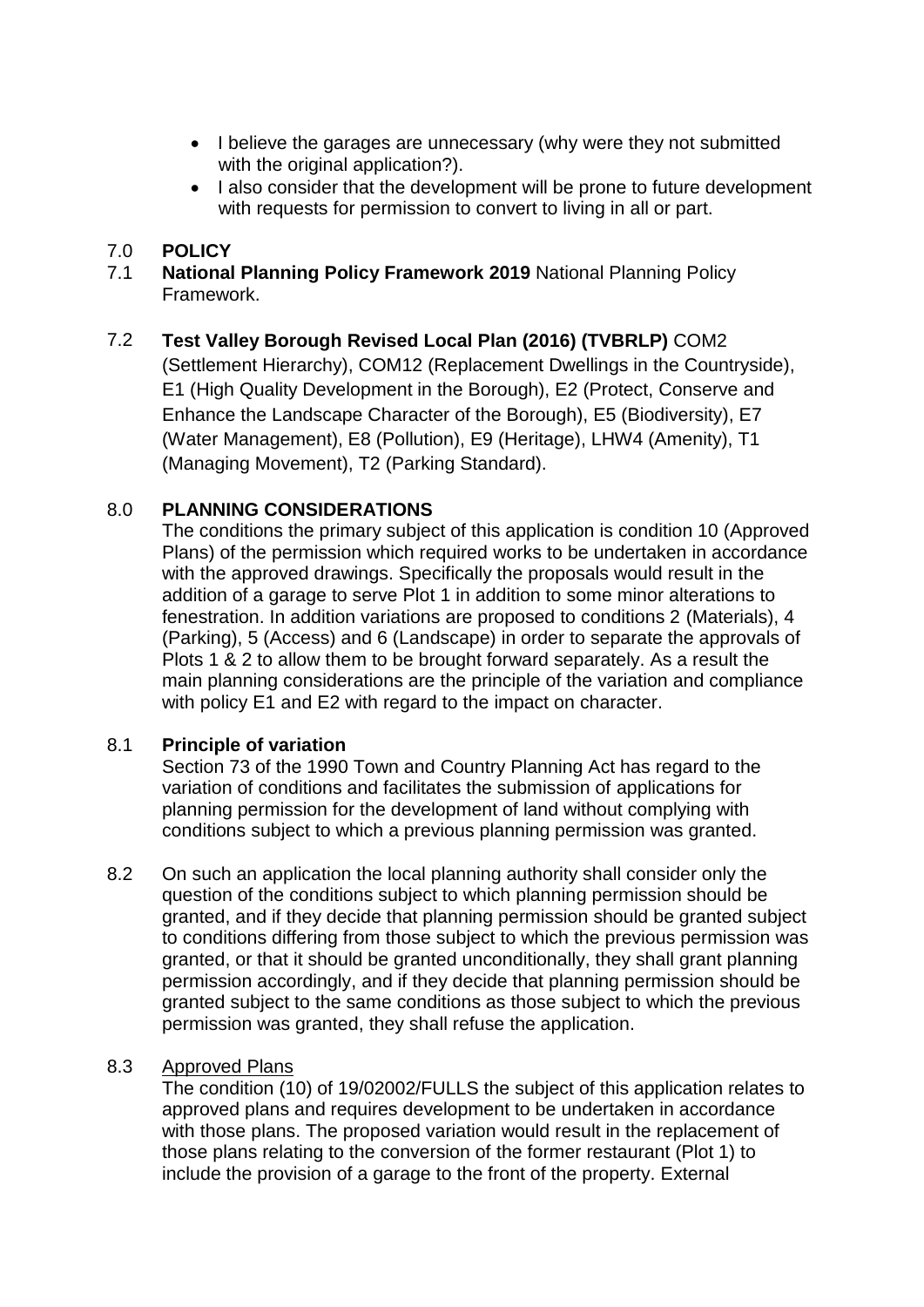alterations to the existing building are limited to the insertion of French-style door openings to serve the master bedroom and kitchen and the removal of a timber stud wall forming the enclosed courtyard area. No change is proposed to the development of Plot 2.

- 8.4 The proposed garage is single storey garage is located to the front of the site between the converted building and the highway. The proposed materials are comprised of a brickwork plinth with softwood weatherboard cladding and plain clay roof tiles.
- 8.5 Representations have raised concern with regard to the location and design of the proposed garages in relation to the former restaurant building. Specifically its location forward of the building and the proposed materials. Similar concerns have been raised by the Landscape Officer in relation to the proposed garages obscuring views of the thatched building.
- 8.6 The site is located outside the settlement boundary within the countryside; however it has no further landscape designations. The closest public right of way is located over 100m to the north. As a result of the neighbouring properties and mature planting no views of the site are available from the right of way. The site is bordered to the south and west by mature woodland and as a result public views of the site are limited to those from the adjacent highway. Currently the site has some prominence as a result of the large gravel parking area associated with the former restaurant use and the notably more open frontage compared to neighbouring residential properties characterised by a low brick wall and limited planting. By comparison the neighbouring residential properties are characterised by mature boundary planting adjacent the highway.
- 8.7 Whilst the proposed garage is situated forward of the converted property its size is considered suitably subservient. Representations have raise concern that the proposed materials, specifically the lack of a thatch roof, would be out of character with the host building and neighbouring property. However it is not unusual for outbuildings associated with thatched cottages to have other roof materials and the proposed clay tiles and predominantly timber elevations are not out of keeping in the rural area. In addition the overall scheme allows for the removal of the large area of gravel parking associated with the previous restaurant use and the addition of new landscaped areas better in keeping with the neighbouring residential properties.
- 8.8 Views of the garage when approaching the site form the northwest or southeast would be predominantly obscured by the adjacent boundary planting and wider woodland. In addition a new hedgerow frontage is proposed to replace the existing low wall. The Landscape Officer raised some initial concern with regard to the proposed height of the hedgerow and the scheme has subsequently been amended to provide for a maintained height between 1.5m and 1.8m. The enhanced front boundary planting would further limit the impact of the proposed garage.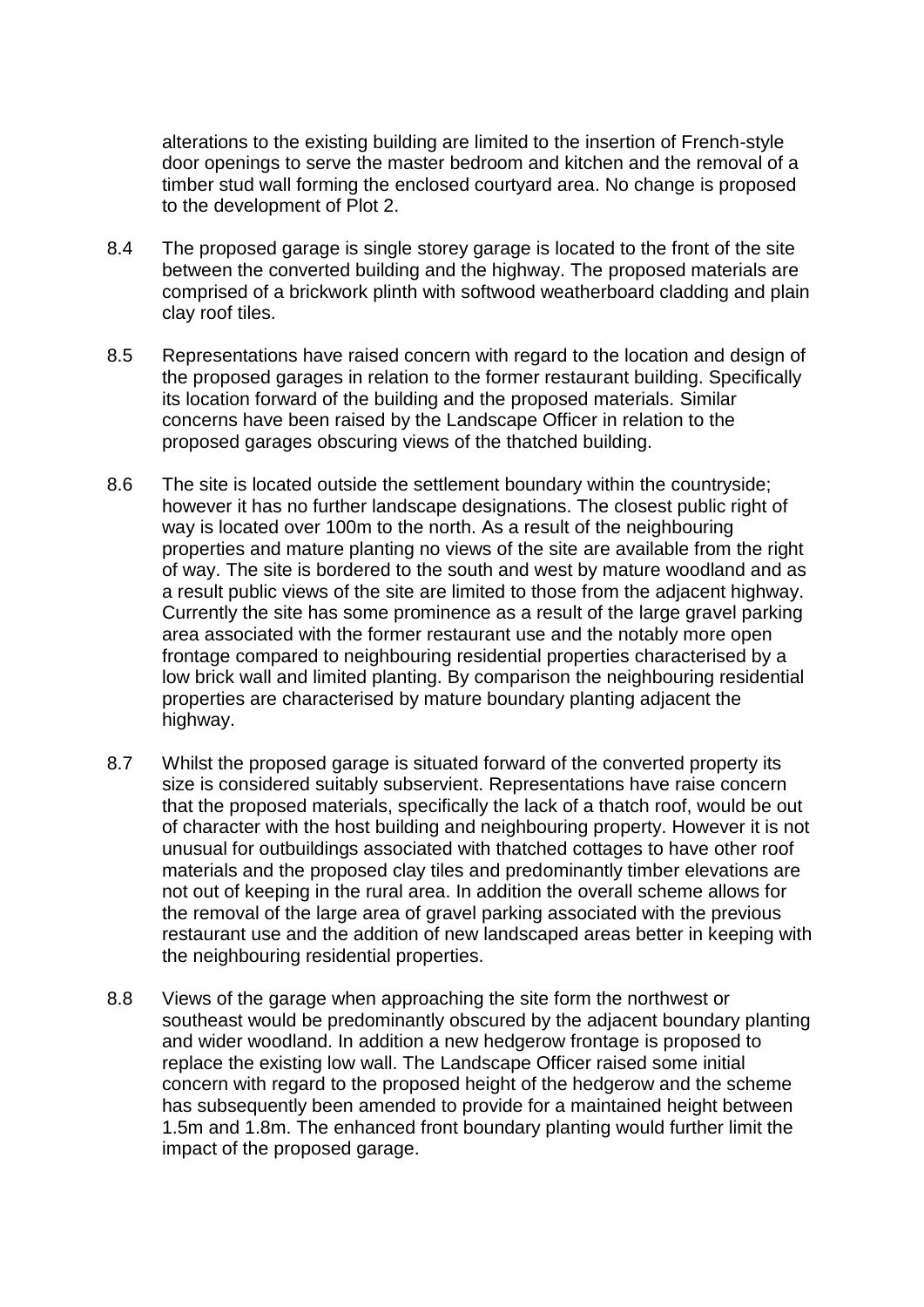- 8.9 The conversion works to the existing building remain modest with the additional external works beyond the previous permission limited to the addition of to the insertion of French doors to serve the master bedroom and kitchen, along with the removal of a timber stud wall forming the enclosed courtyard area. The volume and form of the existing building would remain unchanged.
- 8.10 Overall the proposed development is considered to represent an improvement in the landscape character of the site and, combined with the lack of any changes to the well designed new development would not be more visually intrusive in the landscape. As a result the proposals are considered to comply with criterion b) of Policy COM12 and policies E1 and E2 of the TVBRLP. As a result the proposed amendments to condition 10 to reflect the revised plans are considered acceptable.

### 8.11 **Other Conditions**

The proposed changes to the other conditions are intended to allow the plots to be brought forward independently of each other. This is acceptable in principle but some of the conditions cannot be amended in the exact terms proposed for the reasons highlighted below.

### 8.12 Condition 2 – Materials

The application proposes an amendment to condition 2 to require the submission of material samples in the relation to Plot 2 only. Whilst the pallet of materials proposed for the new garage is acceptable no samples are provided. As a result the condition has been amended to continue to apply to Plot 1 but only as it relates to the new garage.

## 8.13 Condition 4 – Parking

The application proposes an amendment to condition 4 to require the submission of parking details the relation to Plot 2 only on the basis that the parking area for Plot 1 is formed from the existing parking associated with the former restaurant use. Whilst this is indeed the case it is important that the condition continues to require the retention of the parking area. As a result it has been amended to require provision of the parking as shown on the approved plans but to allow the two plots to be occupied once parking for that plot has been provided.

### 8.14 Condition 5 – New Access

This condition relates to the new access which is to serve Plot 2 only and as such there is no objection to its amendment to relate to that plot only.

## 8.15 Condition 6 – Landscape

Condition 6 as originally worded requires the submission of landscape details prior to development above damp proof course (DPC) level of the development. The variation application has been supported by landscape details in relation to Plot 1, which have been revised in accordance with the Landscape Officers advice. As a result there is no issue with the variation of condition 6 to relate to Plot 2 only. However an additional condition (11) is applied to require the development of Plot 1 to be undertaken in accordance with the submitted landscape details.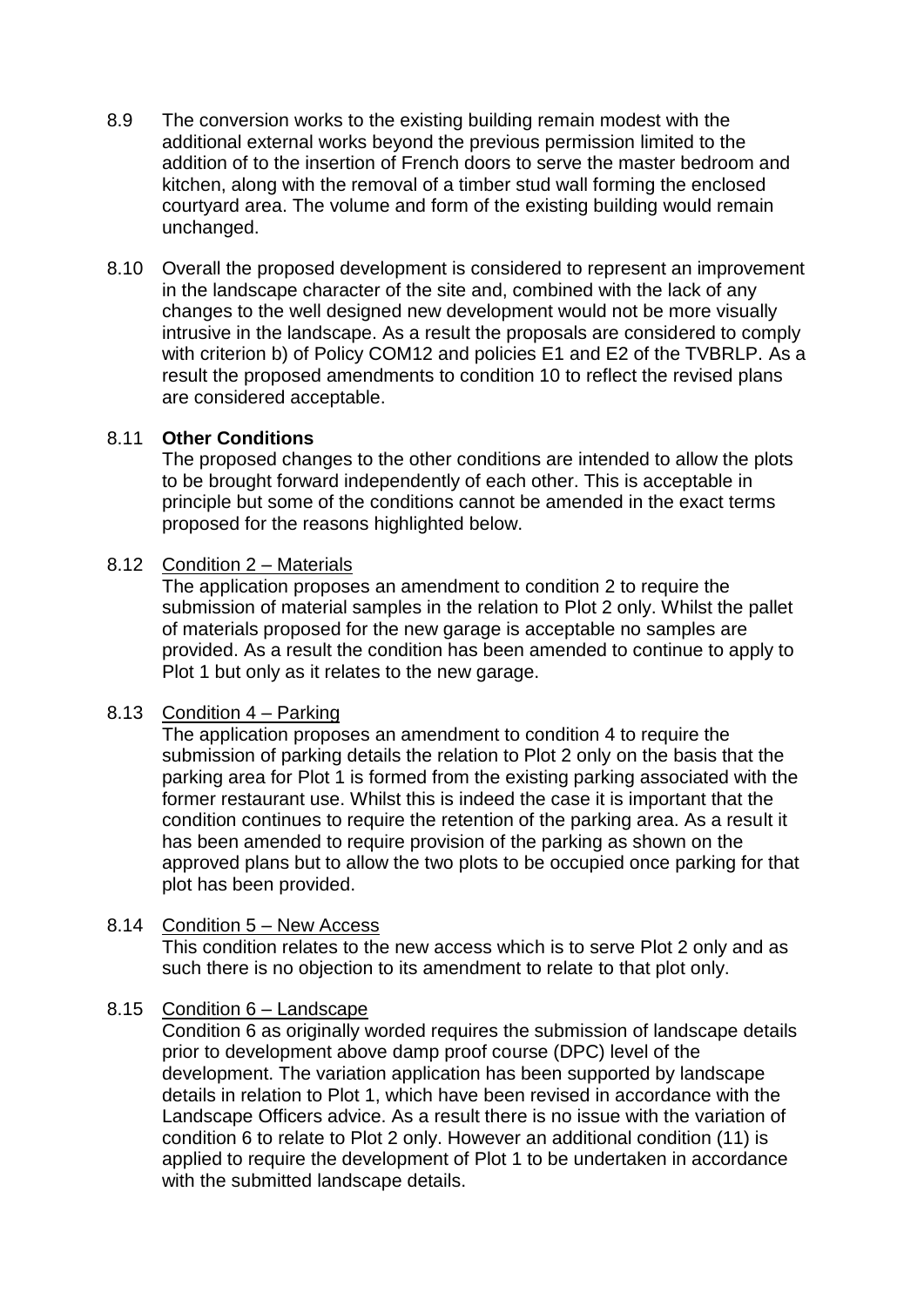### 8.16 **Previously Applied Conditions**

Other than those conditions the subject of the application all of the previously applied conditions, requiring the approval of further details or controlling ongoing use of the site, remain relevant and necessary and have been reapplied.

### 8.17 **Ecology & Biodiversity**

#### 8.18 Protected Species

Condition 3 re-applied to secure the enhancement features detailed in section 5 of the Preliminary Ecological Appraisal. Subject to the required condition the proposals are considered to comply with Policy E5 of the TVBRLP.

#### 8.19 New Forest SPA

The proposed development will not result in a net increase in dwellings at the site. The required contributions for the conversion application (19/00741/FULLS) were made by direct payment prior to the issue of that permission and therefore no further mitigation is required.

#### 8.20 Nitrate Neutrality

The river Test and its major tributaries flow into the river Solent. The Solent region is one of the most important for wildlife in the United Kingdom and is protected as such. There are currently high levels of nitrogen and phosphorus input into this water environment and there is evidence to suggest that this is having a detrimental impact on the biodiversity of this area. Housing and other certain types of development are currently contributing negatively towards this issue and there is evidence that further development would exacerbate this impact unless it can be shown that development can demonstrate nutrient neutrality. In this case the proposed development would not result in a net increase in dwellings and therefore, in accordance with the advice produced by Natural England (June 2019) is considered to be nitrate neutral.

### 8.21 **Other Matters**

Representations have raised concern that the proposed garage could be converted to a spate dwelling in the future and advocated for restrictions to be applied on the location or principal of future development at the site. However such works, beyond any permitted development, would require planning permission in their own right and do not form part of the current application. The potential for any future development is not material to the determination of the current application.

### 9.0 **CONCLUSION**

9.1 The variation of the conditions is considered to have no significant adverse impact on landscape character and will allow the two plots to be developed independently. Subject to the imposition of a revised conditions, an additional landscape condition, and the re-imposition of conditions reflecting those previously applied the variation is considered to comply with the relevant policies of the TVBRLP and is acceptable.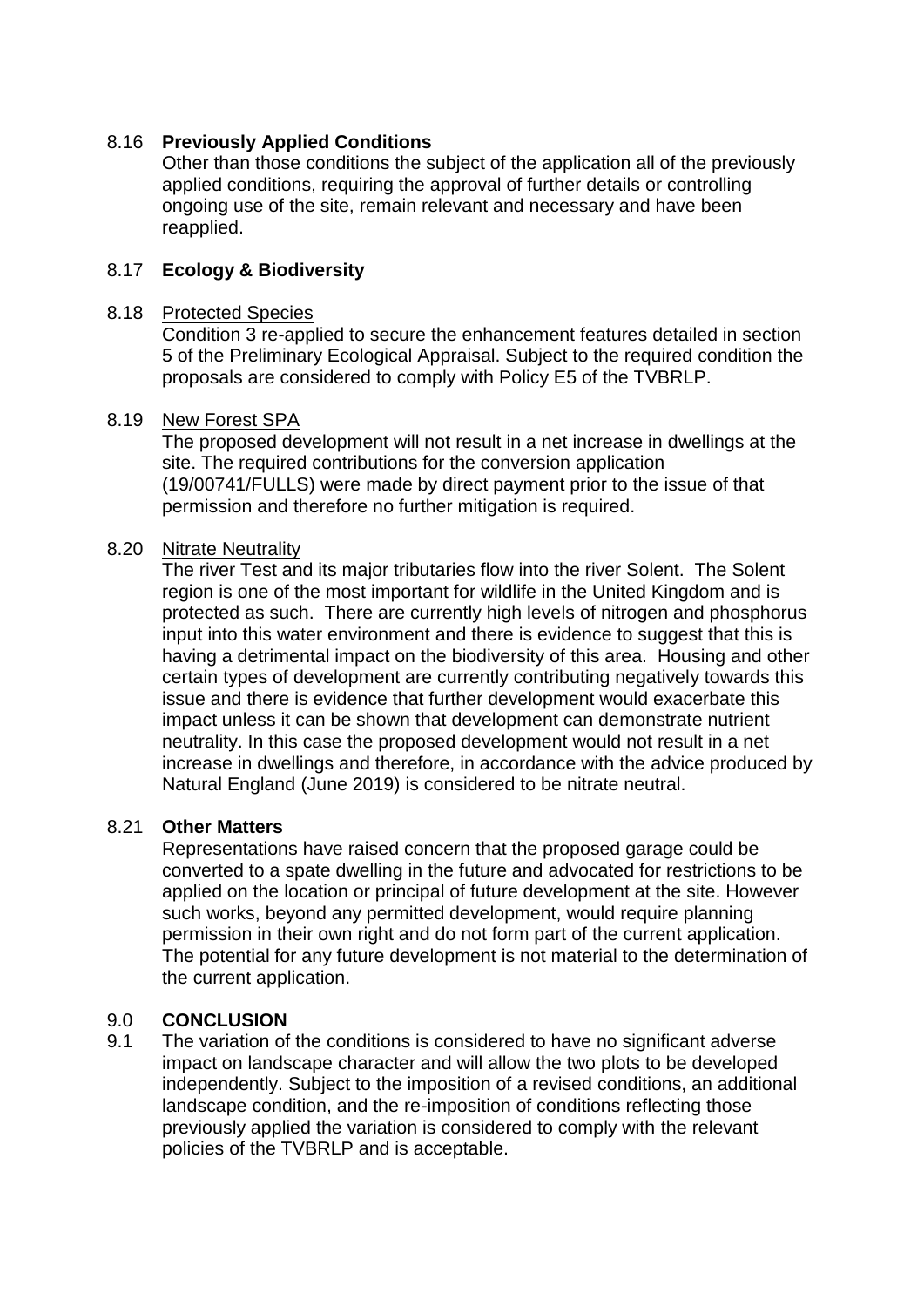### 10.0 **RECOMMENDATION**

**PERMISSION subject to:**

**1. The development hereby permitted shall be begun within three years from the date (29th January 2020) of the original permission 19/02002/FULLS.**

**Reason: To comply with the provision of Section 91 of the Town and Country Planning Act 1990 as amended by Section 51 of the Planning and Compulsory Purchase Act 2004.**

**2. No development shall take place above DPC level of the development of Plot 2 or the Plot 1 garage hereby permitted until samples and details of the materials to be used in the construction of all external surfaces of that element hereby permitted have been submitted to and approved in writing by the Local Planning Authority. Development shall be carried out in accordance with the approved details.**

**Reason: To ensure the development has a satisfactory external appearance in the interest of visual amenities in accordance with Test Valley Borough Revised Local Plan (2016) Policy E1.**

**3. Development shall proceed in accordance with the measures set out in the Mitigation and Enhancement section 5 of the Preliminary Ecological Appraisal (Peach Ecology, March 2019) unless otherwise approved in writing by the Local Planning Authority. Thereafter, the enhancements shall be permanently maintained and retained in accordance with the approved details. Reason: To enhance biodiversity in accordance with Policy E5 of** 

**the Test Valley Revised Local Plan 2016, the NPPF and the Natural Environment and Rural Communities Act 2006.**

- **4. No individual plot shall not be occupied until space associated with that plot has been laid out and provided for the parking and manoeuvring of vehicles to enable them to enter and leave the site in a forward gear in accordance with the approved plan and this space shall thereafter be reserved for such purposes at all times. Reason: In the interests of highway safety in accordance with Test Valley Borough Revised Local Plan (2016) Policy T1.**
- **5. Prior to the commencement of development the new access to Plot 2 shall be constructed with the visibility splays of 2.4 by 120 metres and maintained as such at all times. Within these visibility splays notwithstanding the provisions of the Town & Country Planning (General Permitted Development) Order 2015 (or any Order revoking and re-enacting that Order) no obstacles, including walls, fences and vegetation, shall exceed the height of 1.0 metres above the level of the existing carriageway at any time. Reason: In the interest of highway safety in accordance with Test**

**Valley Borough Revised Local Plan (2016) Policy T1.**

**6. No development shall take place above DPC level of the development of Plot 2 hereby permitted until full details of hard and soft landscape works have been submitted and approved. Details shall include-where appropriate: proposed finished levels or contours; means of enclosure; car parking layouts; other vehicle and pedestrian access and circulation areas; hard surfacing**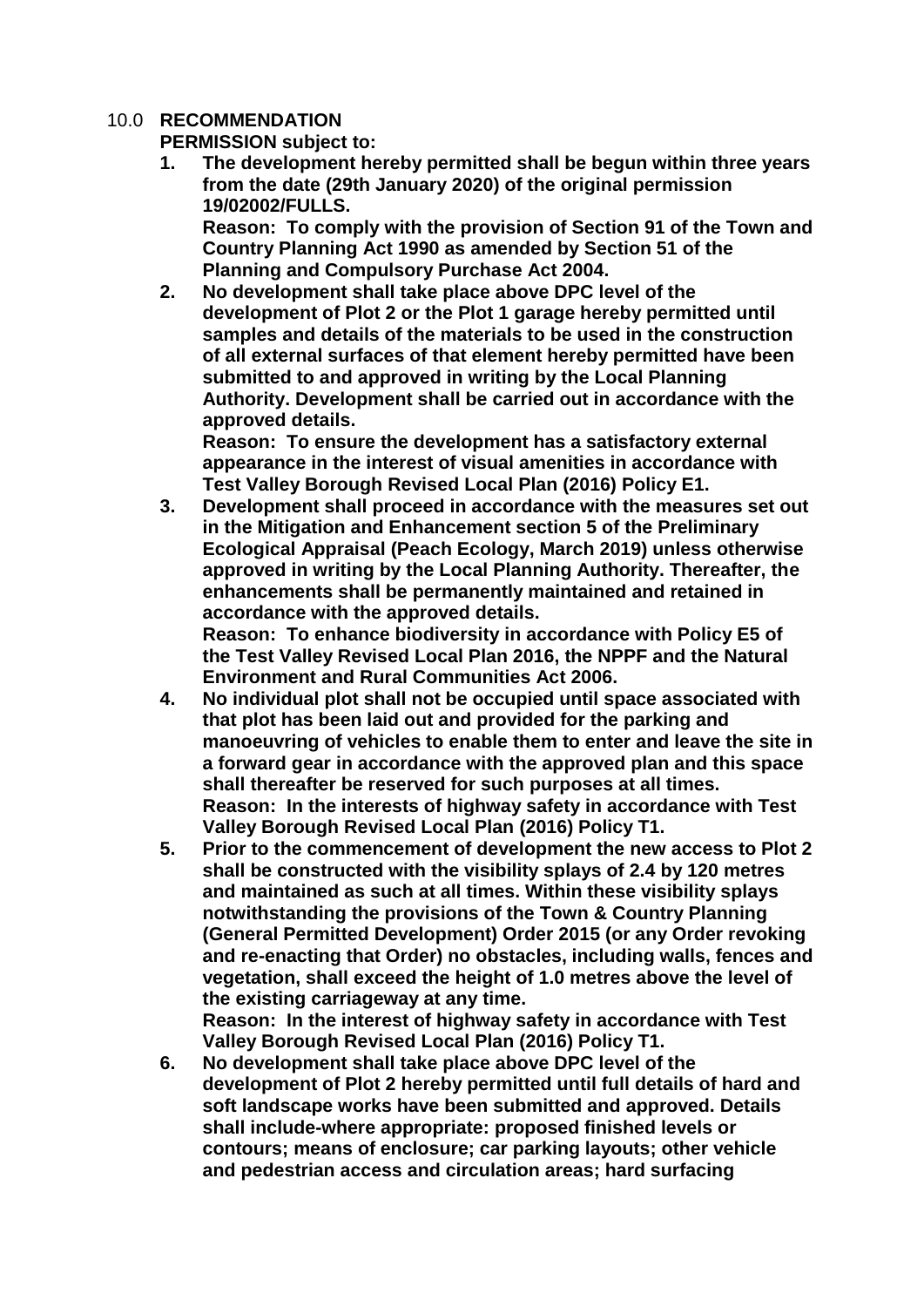**materials; minor artefacts and structures (e.g. furniture, play equipment, refuse or other storage units, signs, lighting, etc.); proposed and existing functional services above and below ground (e.g. drainage, power, communications cables, pipelines etc. indicating lines, manholes, supports.); retained historic landscape features and proposals for restoration, where relevant. Soft landscape works shall include: planting plans; written specifications (including cultivation and other operations associated with plant and grass establishment); schedules of plants, noting species, plant sizes and proposed numbers/densities. The landscape works shall be carried out in accordance with the implementation programme and in accordance with the management plan.**

**Reason: To improve the appearance of the site and enhance the character of the development in the interest of visual amenity and contribute to the character of the local area in accordance with Test Valley Borough Revised Local Plan (2016) Policy E1 and E2.**

**7. The development hereby approved shall be undertaken in full accordance with the provisions set out within the Hellis arboriculture and landscape design Arboricultural Tree Report reference 19/09/157/NH dated December 2019.** 

**Reason: To ensure the enhancement of the development by the retention of existing trees and natural features during the construction phase in accordance with Test Valley Borough Revised Local Plan policy E2.** 

**8. On first occupation of the replacement dwelling hereby permitted the existing building known as Blue Hayes shall only be occupied as a single residential dwelling in accordance with the approved plans and for no other purpose.**

**Reason: In order ensure no net increase in residential dwellings in the countryside in accordance with policy COM2 of the Test Valley Borough Revised Local Plan 2016.**

- **9. The development hereby approved shall be designed and built to meet Regulation 36 2 (b) requirement of 110 litres/person/day water efficiency set out in part G2 of Building Regulations 2015. Reason: In the interests of improving water usage efficiency in accordance with policy E7 of the Test Valley Borough Revised Local Plan 2016.**
- **10. The development hereby permitted shall not be carried out except in complete accordance with the details shown on the submitted plans, numbers:**

| 242-D-01 |
|----------|
| 242-D-02 |
| 242-D-04 |
| 242-D-05 |
| 242-D-06 |
| 242-D-09 |
| 242-D-10 |
| 242-D-11 |
| 242-D-12 |
|          |